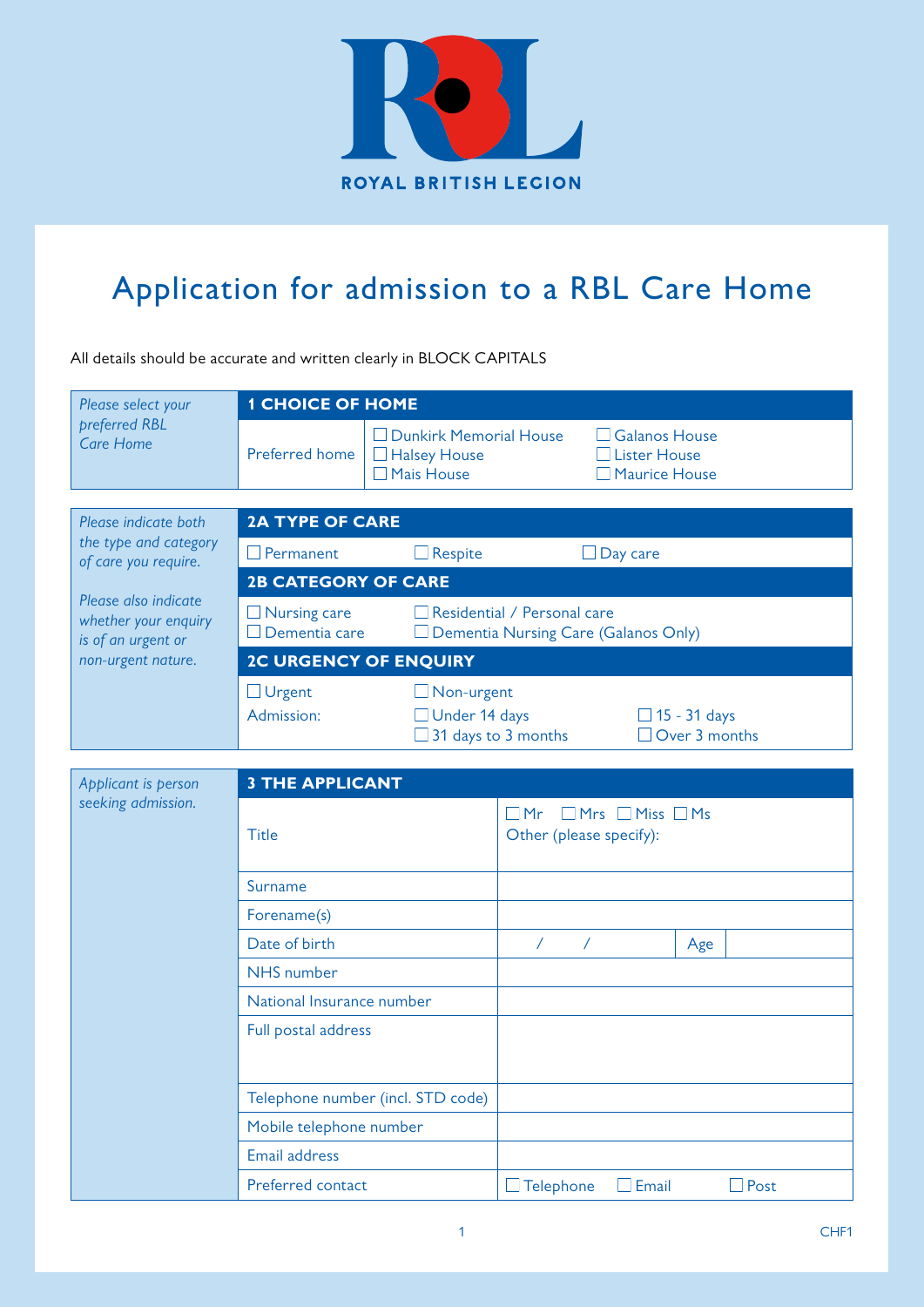*Please ensure surna is that held at time of enlistment.*

| Please ensure surname                                             | <b>4A ELIGIBILITY</b>                      |                                                                                                                                                                                                                                                                                                                                                                               |  |  |
|-------------------------------------------------------------------|--------------------------------------------|-------------------------------------------------------------------------------------------------------------------------------------------------------------------------------------------------------------------------------------------------------------------------------------------------------------------------------------------------------------------------------|--|--|
| is that held at time<br>of enlistment.                            | Surname (when serving)                     |                                                                                                                                                                                                                                                                                                                                                                               |  |  |
|                                                                   | Forename(s)                                |                                                                                                                                                                                                                                                                                                                                                                               |  |  |
|                                                                   | Date of birth                              | $\sqrt{2}$<br>$\sqrt{2}$<br>Age                                                                                                                                                                                                                                                                                                                                               |  |  |
| <b>Office Use Only</b><br><b>Have Service</b><br>particulars been | Service                                    | $\square$ RN<br>$\Box$ RAF<br>$\Box$ Army<br>Other (please specify):                                                                                                                                                                                                                                                                                                          |  |  |
| verified?<br>$\Box$ Yes<br>$\Box$ No                              | Service number                             |                                                                                                                                                                                                                                                                                                                                                                               |  |  |
| Method:                                                           | Corps / regiment                           |                                                                                                                                                                                                                                                                                                                                                                               |  |  |
|                                                                   | Date of enlistment                         | $\prime$<br>Γ                                                                                                                                                                                                                                                                                                                                                                 |  |  |
|                                                                   | Date of discharge                          | $\sqrt{2}$<br>$\sqrt{2}$                                                                                                                                                                                                                                                                                                                                                      |  |  |
| If Service particulars                                            | Reason for discharge                       |                                                                                                                                                                                                                                                                                                                                                                               |  |  |
| do not apply to<br>applicant, please                              | Corps / regiment                           |                                                                                                                                                                                                                                                                                                                                                                               |  |  |
| state relationship                                                | Date of enlistment                         | Τ                                                                                                                                                                                                                                                                                                                                                                             |  |  |
| to applicant:                                                     | Date of discharge                          | $\sqrt{2}$                                                                                                                                                                                                                                                                                                                                                                    |  |  |
|                                                                   | Reason for discharge                       |                                                                                                                                                                                                                                                                                                                                                                               |  |  |
|                                                                   | Rank at end of service                     |                                                                                                                                                                                                                                                                                                                                                                               |  |  |
|                                                                   | Documentary evidence                       |                                                                                                                                                                                                                                                                                                                                                                               |  |  |
|                                                                   | Service Type                               | $\Box$ War<br>$\Box$ Regular<br><b>TA</b><br><b>National Service</b><br>$\Box$ Reserve<br>Other (please specify):                                                                                                                                                                                                                                                             |  |  |
|                                                                   | Medals/decorations                         |                                                                                                                                                                                                                                                                                                                                                                               |  |  |
|                                                                   | POW Country / Period                       |                                                                                                                                                                                                                                                                                                                                                                               |  |  |
|                                                                   | Relationship to applicant (if applicable)  |                                                                                                                                                                                                                                                                                                                                                                               |  |  |
| Seen on application                                               | <b>4B ELIGIBILITY - COVID VACCINATIONS</b> |                                                                                                                                                                                                                                                                                                                                                                               |  |  |
| <b>Covid Pass</b><br>$\perp$ Exemption<br>Copy taken of           | individual circumstances and your options. | Prior to admission, we require (a) our residents to be fully vaccinated against Covid-19<br>("fully vaccinated" as defined in Government regulations and guidance for England) unless<br>they are exempt and (b) where applicable, for proof of vaccination to be provided. If you<br>cannot comply with these criteria prior to admission, please contact us to discuss your |  |  |
|                                                                   |                                            | 1st Covid<br>Date:<br>$\prime$<br>$\prime$                                                                                                                                                                                                                                                                                                                                    |  |  |
|                                                                   | Vaccination                                | 2nd Covid<br>Date:<br>Τ<br>$\prime$                                                                                                                                                                                                                                                                                                                                           |  |  |
|                                                                   |                                            | Vaccination Exempt                                                                                                                                                                                                                                                                                                                                                            |  |  |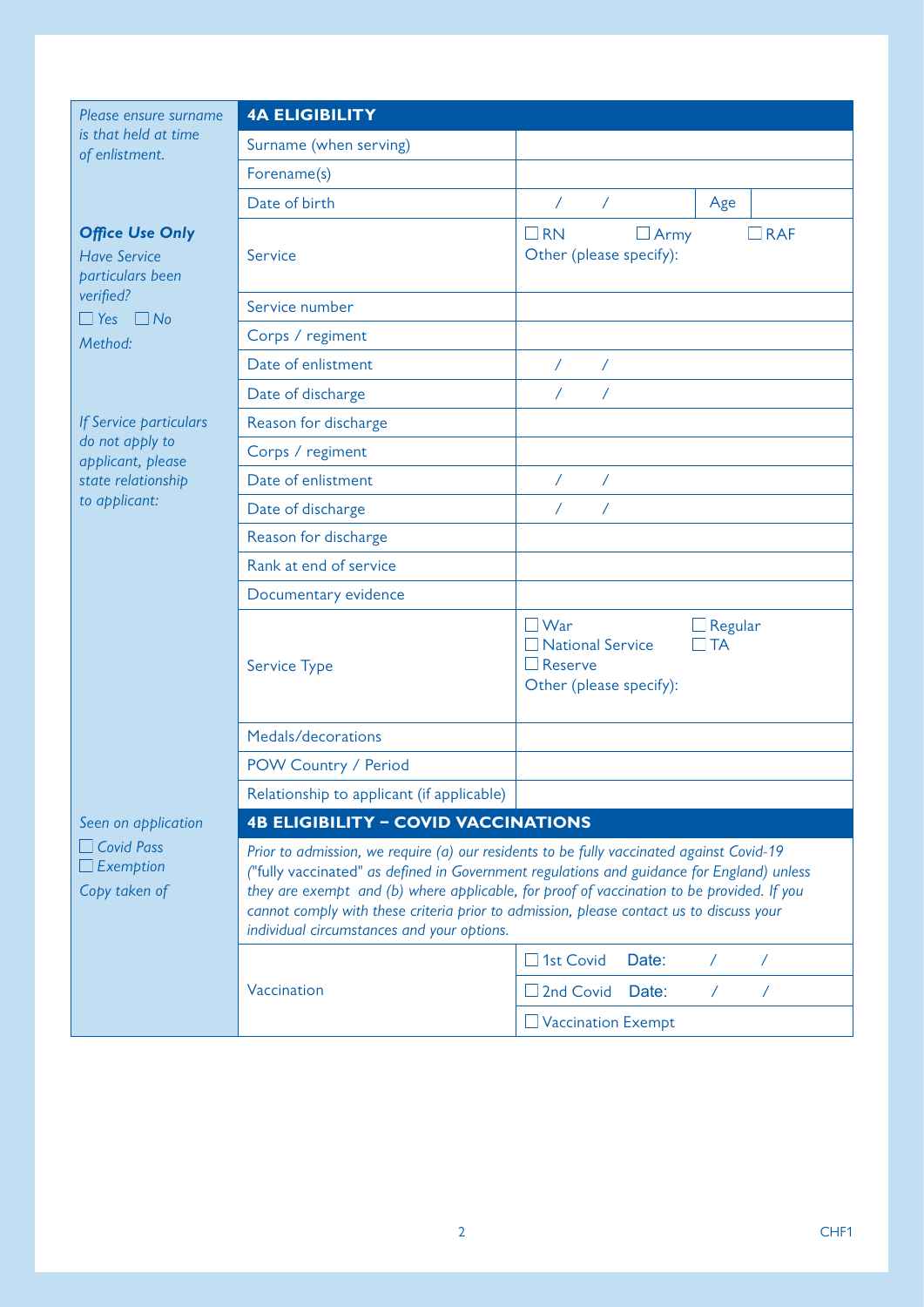| <b>5 NEXT OF KIN (NOK)</b>                    |                                               |
|-----------------------------------------------|-----------------------------------------------|
| Surname                                       |                                               |
| Forename(s)                                   |                                               |
| Relationship                                  |                                               |
| Full postal address                           |                                               |
|                                               |                                               |
|                                               |                                               |
| Telephone number (incl. STD code)             |                                               |
| Mobile telephone no                           |                                               |
| Email address                                 |                                               |
| Is next-of-kin the first point<br>of contact? | $\Box$ Yes $\Box$ No (if 'No' see section 10) |

|                                                       | <b>6 POWERS OF ATTORNEY (POA)</b>                                                                   |                                          |  |
|-------------------------------------------------------|-----------------------------------------------------------------------------------------------------|------------------------------------------|--|
|                                                       | Is any person(s) appointed as POA<br>to represent and make decisions on<br>behalf of the applicant? | $\Box$ Yes $\Box$ No                     |  |
|                                                       | <b>Attorney 1</b>                                                                                   |                                          |  |
|                                                       | Surname                                                                                             |                                          |  |
|                                                       | Forename(s)                                                                                         |                                          |  |
|                                                       | Relationship to applicant                                                                           |                                          |  |
|                                                       | Full postal address                                                                                 |                                          |  |
|                                                       | Telephone number (incl. STD code)                                                                   |                                          |  |
|                                                       | Mobile telephone number                                                                             |                                          |  |
|                                                       | Email address                                                                                       |                                          |  |
|                                                       | Preferred contact                                                                                   | $\Box$ Telephone<br>$\Box$ Email<br>Post |  |
| Type of legal Powers<br>held by the named<br>attorney | <b>Enduring Property and Affairs</b><br>$(EPA)$ ?                                                   | Yes<br>$\Box$ No<br>$\mathsf{L}$         |  |
|                                                       | <b>Lasting Property and Financial</b><br>Affairs (LPA)?                                             | Yes<br>$\Box$ No<br>$\vert \ \ \vert$    |  |
|                                                       | Lasting Health and Welfare (LPA)?                                                                   | Yes<br>$\Box$ No<br>$\Box$               |  |
|                                                       | Is EPA/LPA Certificate(s) registered<br>with Office of Public Guardian?                             | $\Box$ Yes<br>$\Box$ No                  |  |
|                                                       | Date of registration                                                                                | $\prime$                                 |  |
| <b>Office Use Only</b>                                | OPG registration confirmed?                                                                         | Yes<br><b>No</b><br>M                    |  |
|                                                       | Copy of Certificate(s) taken?                                                                       | Yes<br>$\Box$ No<br>$\Box$               |  |
|                                                       | Date Certificate(s) copied?                                                                         | $\Box$ Yes $\Box$ No                     |  |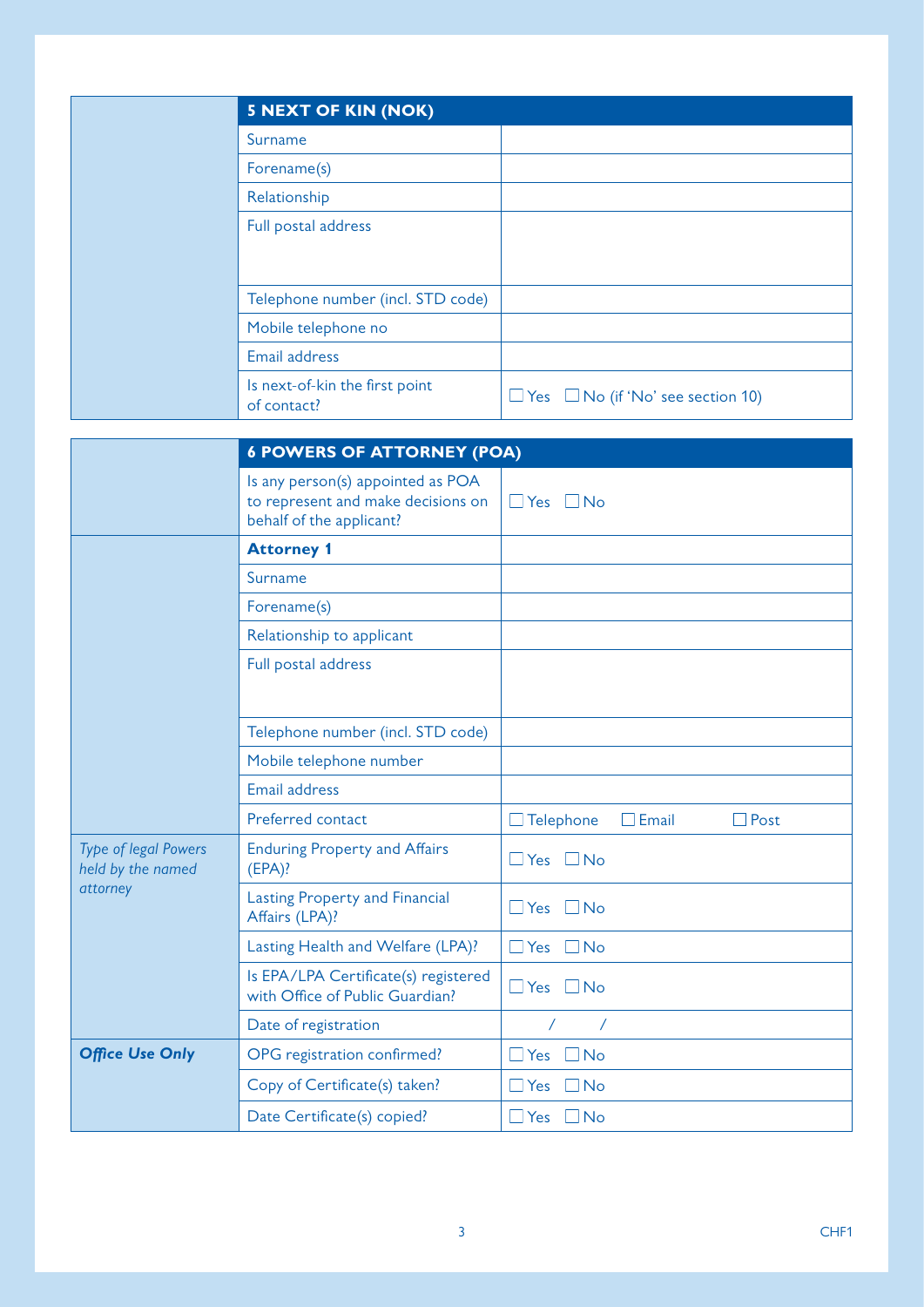|                                                       | <b>7 POWERS OF ATTORNEY (POA)</b>                                                                   |                                                 |
|-------------------------------------------------------|-----------------------------------------------------------------------------------------------------|-------------------------------------------------|
|                                                       | Is any person(s) appointed as POA to<br>represent and make decisions on behalf<br>of the applicant? | $\Box$ Yes $\Box$ No                            |
|                                                       | <b>Attorney 2</b>                                                                                   |                                                 |
|                                                       | Surname                                                                                             |                                                 |
|                                                       | Forename(s)                                                                                         |                                                 |
|                                                       | Relationship to applicant                                                                           |                                                 |
|                                                       | Full postal address                                                                                 |                                                 |
|                                                       |                                                                                                     |                                                 |
|                                                       | Telephone number (incl. STD code)                                                                   |                                                 |
|                                                       | Mobile telephone number                                                                             |                                                 |
|                                                       | <b>Email address</b>                                                                                |                                                 |
|                                                       | Preferred contact                                                                                   | $\Box$ Email<br>$\Box$ Telephone<br>$\Box$ Post |
| Type of legal Powers<br>held by the named<br>attorney | Enduring Property and Affairs (EPA)?                                                                | $\Box$ Yes $\Box$ No                            |
|                                                       | <b>Lasting Property and Financial</b><br>Affairs (LPA)?                                             | $\Box$ Yes<br>$\Box$ No                         |
|                                                       | Lasting Health and Welfare (LPA)?                                                                   | $\Box$ Yes<br>$\Box$ No                         |
|                                                       | Is EPA/LPA Certificate(s) registered with<br>Office of Public Guardian?                             | $\Box$ Yes<br>$\Box$ No                         |
|                                                       | Date of registration                                                                                | $\sqrt{2}$<br>$\sqrt{2}$                        |
| <b>Office Use Only</b>                                | OPG registration confirmed?                                                                         | $\Box$ Yes<br><b>No</b>                         |
|                                                       | Copy of Certificate(s) taken?                                                                       | $\Box$ Yes<br>$\exists$ No                      |
|                                                       | Date Certificate(s) copied?                                                                         | $\Box$ Yes<br>$\Box$ No                         |

| <b>8 GUARANTOR</b> |  |  |
|--------------------|--|--|
|                    |  |  |
|                    |  |  |

*You can arrange for someone to act as a guarantor for you. This is someone who has agreed to pay your fees and expenses for the home, using their own money, if you become unable to pay these. You do not have to have a guarantor. Your guarantor would also need to sign your care agreement. (Please be aware that agreeing to pay your fees and expenses could put the guarantor's own finances at risk, so it may be appropriate for them to get independent legal advice.)* Surname Forename(s) Full postal address

| Tull postal address               |                  |              |      |
|-----------------------------------|------------------|--------------|------|
| Telephone number (incl. STD code) |                  |              |      |
| Mobile telephone number           |                  |              |      |
| Email address                     |                  |              |      |
| Preferred contact                 | $\Box$ Telephone | $\Box$ Email | Post |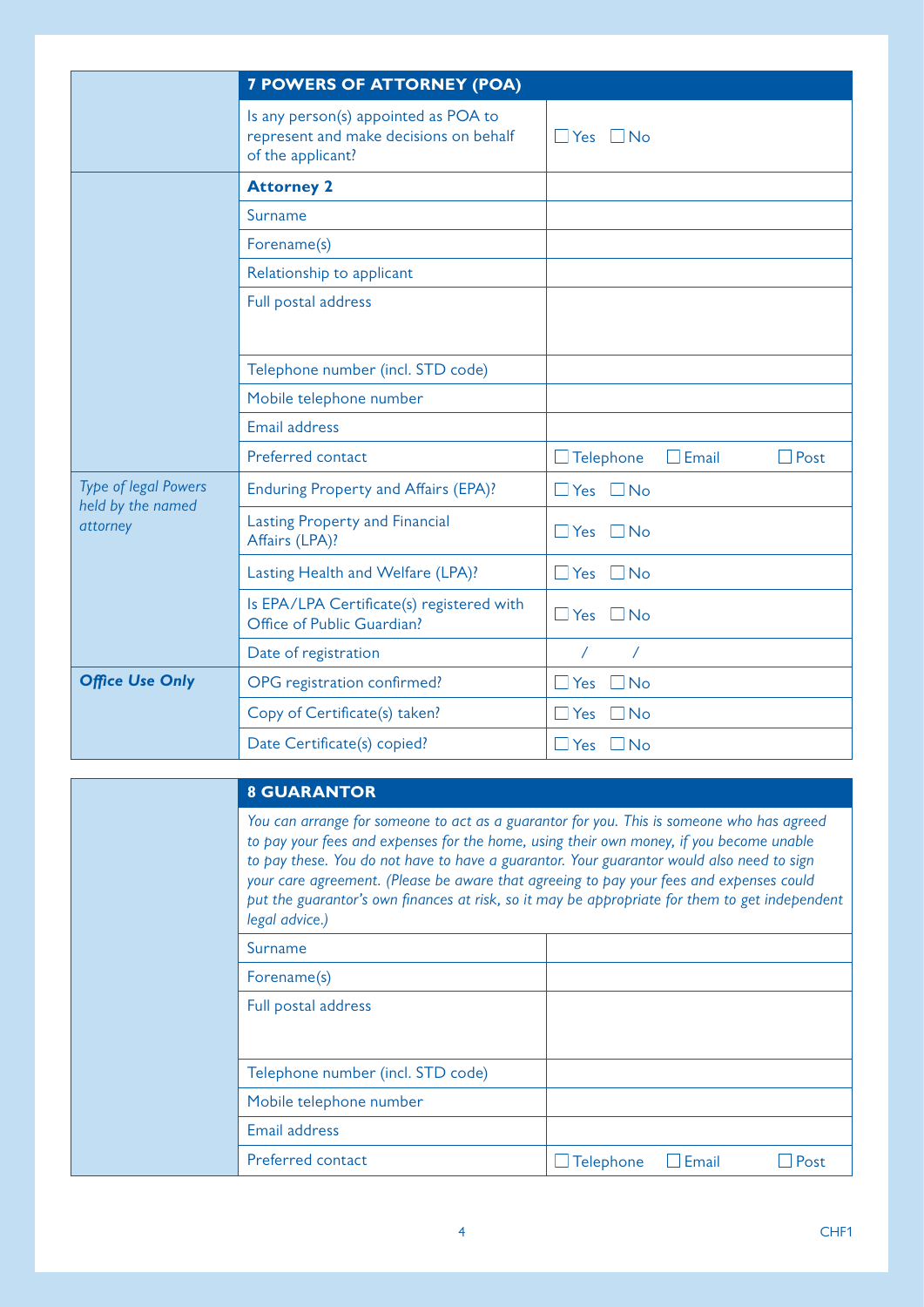| This information will<br>be helpful if we need<br>additional funds for a<br>Third-Party Top-up. | <b>9 PREVIOUS EMPLOYMENT</b>                                   |  |
|-------------------------------------------------------------------------------------------------|----------------------------------------------------------------|--|
|                                                                                                 | <b>Employer Details</b>                                        |  |
|                                                                                                 | <b>Length of Service</b>                                       |  |
|                                                                                                 | <b>Employer Details</b>                                        |  |
|                                                                                                 | <b>Length of Service</b>                                       |  |
|                                                                                                 | Type of business / trade or trade<br>union / trade association |  |

|                                               | <b>10 OTHER POINT OF CONTACT</b>       |                      |
|-----------------------------------------------|----------------------------------------|----------------------|
| <b>CONTACT 1</b>                              | Surname                                |                      |
|                                               | Forename(s)                            |                      |
|                                               | Full postal address                    |                      |
|                                               |                                        |                      |
|                                               |                                        |                      |
|                                               | Telephone number (incl. STD code)      |                      |
|                                               | Mobile telephone number                |                      |
|                                               | Email address                          |                      |
|                                               | Relationship to applicant              |                      |
|                                               | Is this person first point of contact? | $\Box$ Yes $\Box$ No |
| <b>CONTACT 2</b>                              | Surname                                |                      |
| We ask that you tell<br>these people that you | Forename(s)                            |                      |
|                                               | Full postal address                    |                      |
| have given us their<br>contact details.       |                                        |                      |
|                                               |                                        |                      |
|                                               | Telephone number (incl. STD code)      |                      |
|                                               | Mobile telephone number                |                      |
|                                               | Email address                          |                      |
|                                               | Relationship to applicant              |                      |
|                                               | Is this person first point of contact? | $\Box$ Yes $\Box$ No |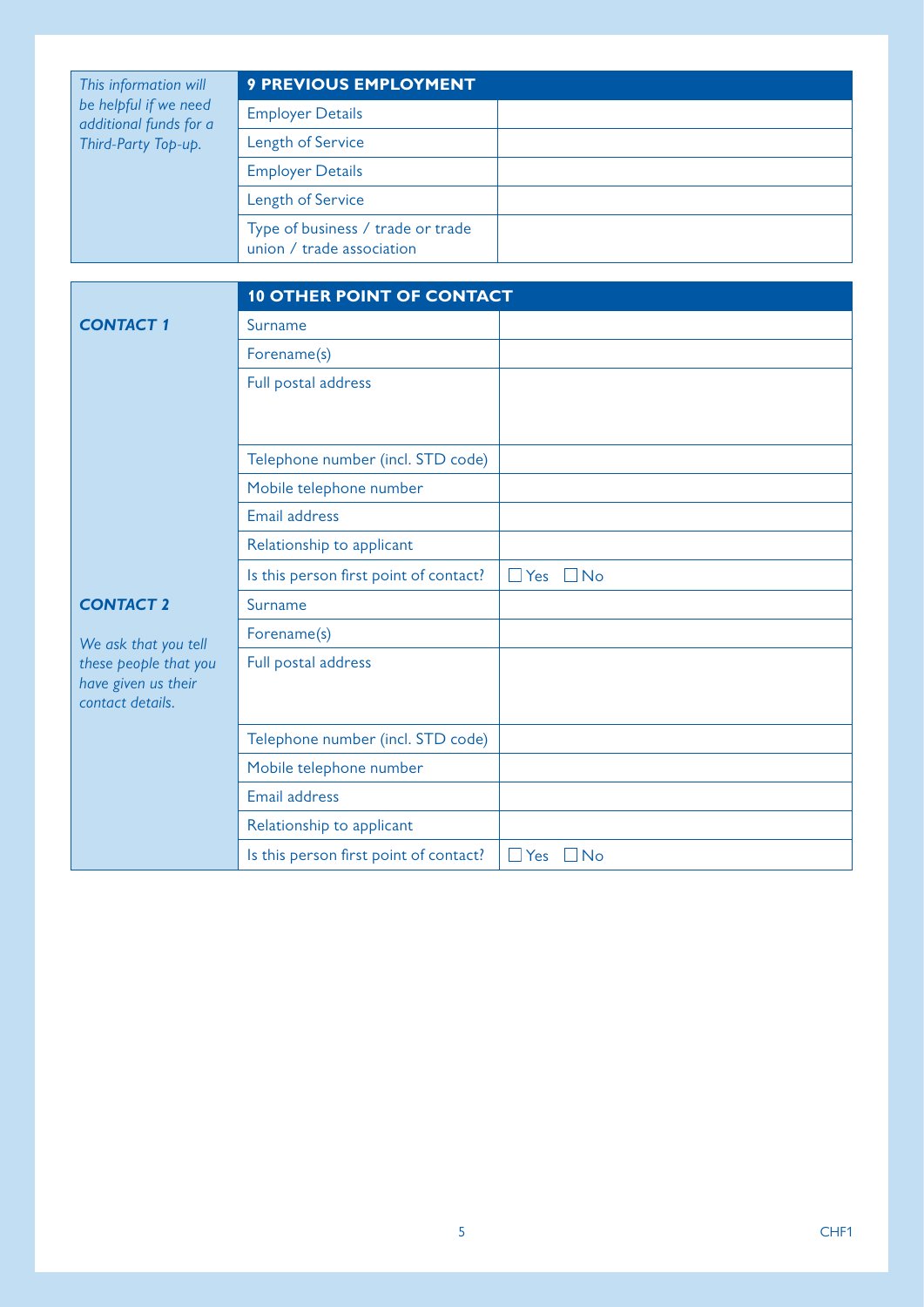| <b>11 FINANCIAL MANAGEMENT</b>                                                                                                                                                                                                                                       |                                                                                                                                                                                                                    |
|----------------------------------------------------------------------------------------------------------------------------------------------------------------------------------------------------------------------------------------------------------------------|--------------------------------------------------------------------------------------------------------------------------------------------------------------------------------------------------------------------|
| Please identify the person<br>responsible for managing finances<br>and financial affairs by ticking the<br>responsible person(s). If someone<br>else not already listed on this<br>application form is responsible,<br>please add their name and<br>contact details. | $\Box$ Applicant<br>$\Box$ Next of Kin<br>$\Box$ Power of Attorney 1<br>Power of Attorney 2<br>$\Box$ Other Contact 1<br>Other Contact 2<br>$\Box$ Guarantor<br>Other person<br>(please add contact details below) |
| <b>Name</b>                                                                                                                                                                                                                                                          |                                                                                                                                                                                                                    |
| Address                                                                                                                                                                                                                                                              |                                                                                                                                                                                                                    |
| Telephone number (incl. STD code)                                                                                                                                                                                                                                    |                                                                                                                                                                                                                    |
| Mobile telephone number                                                                                                                                                                                                                                              |                                                                                                                                                                                                                    |
| Email                                                                                                                                                                                                                                                                |                                                                                                                                                                                                                    |
| Relationship to Applicant                                                                                                                                                                                                                                            |                                                                                                                                                                                                                    |
| Preferred contact                                                                                                                                                                                                                                                    | $\Box$ Email<br>Post<br>Telephone                                                                                                                                                                                  |

| <b>12 GENERAL PRACTITIONER</b>    |    |  |
|-----------------------------------|----|--|
| <b>Name</b>                       | Dr |  |
| Full postal address               |    |  |
|                                   |    |  |
| Telephone number (incl. STD code) |    |  |
| Email                             |    |  |

| <b>Office Use Only</b>                              | <b>13 PAYMENT</b>                                                                   |                                                                                                               |  |
|-----------------------------------------------------|-------------------------------------------------------------------------------------|---------------------------------------------------------------------------------------------------------------|--|
| Weekly fee quoted<br>to applicant:<br>Date of panel | Source of funds                                                                     | $\Box$ Self-funding<br>$\Box$ Local Authority<br>$\Box$ NHS Cont Healthcare<br>$\Box$ Other (please specify): |  |
| agreement:                                          | Name of local authority (LA) or<br><b>NHS Clinical Commissioning</b><br>Group (CCG) |                                                                                                               |  |
|                                                     | Address of LA or CCG                                                                |                                                                                                               |  |
|                                                     | LA/NHS care manager name or<br>Social Worker                                        |                                                                                                               |  |
|                                                     | Telephone number (incl. STD code)                                                   |                                                                                                               |  |
|                                                     | Email                                                                               |                                                                                                               |  |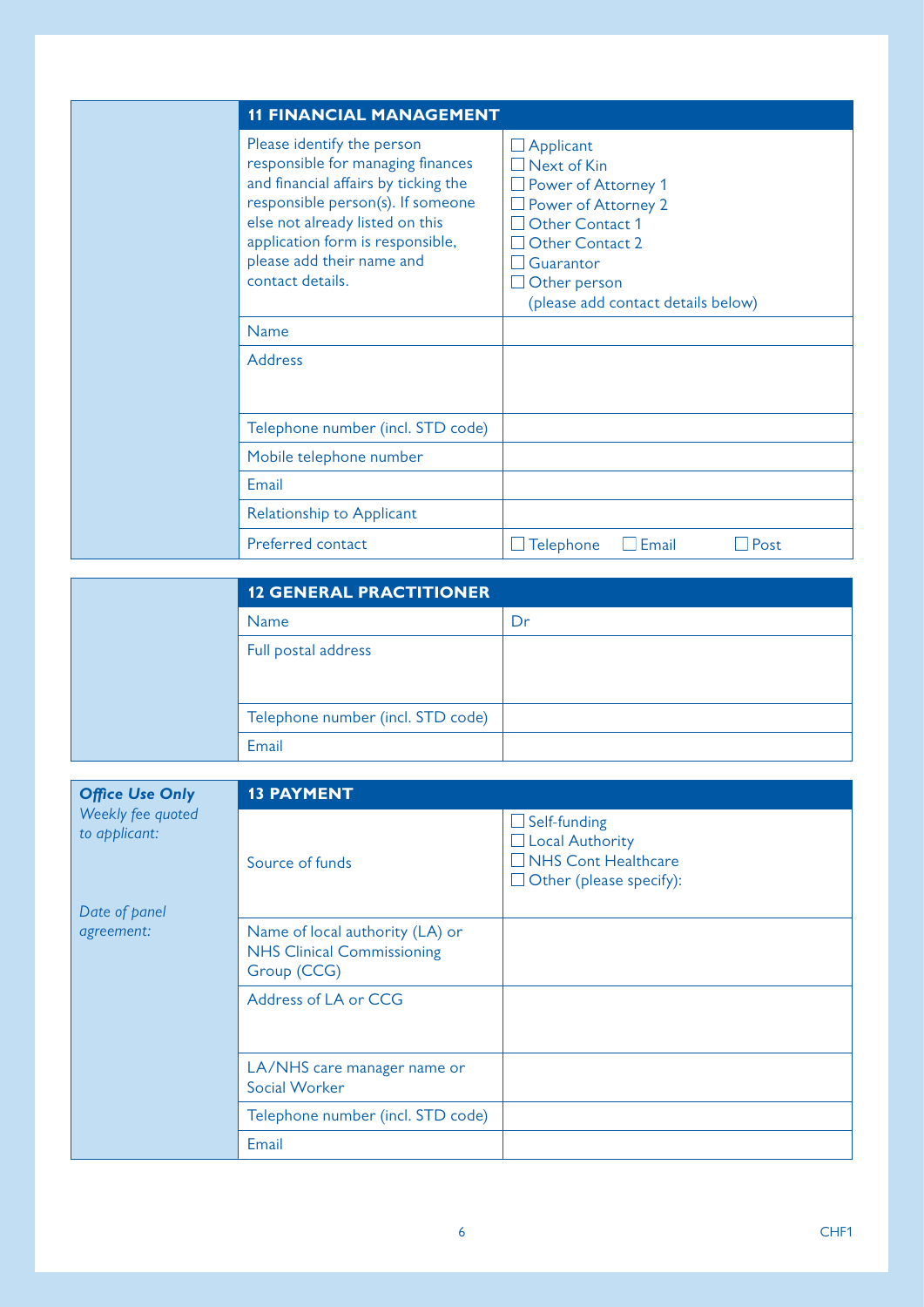| <b>Office Use Only</b>                                                           | <b>14 FINANCIAL ASSESSMENT</b>                                                                                                                                                                                                                                                                                                                                                                                                                                                             |                                                                                    |  |  |
|----------------------------------------------------------------------------------|--------------------------------------------------------------------------------------------------------------------------------------------------------------------------------------------------------------------------------------------------------------------------------------------------------------------------------------------------------------------------------------------------------------------------------------------------------------------------------------------|------------------------------------------------------------------------------------|--|--|
| Has verification<br>been provided?<br>$\Box$ Yes $\Box$ No<br>List Verification: | Information about finances and property relates to the applicant only. The information you<br>provide us about your finances, savings and property will help us to identify your current or<br>future eligibility for Local Authority funding. If you are currently self-funding, we need to be<br>sure that you can continue to fund your care for a minimum of two years to cover potential<br>delays associated with any statutory financial assessments you may require in the future. |                                                                                    |  |  |
| Copies taken<br>$\Box$ No<br>$\Box$ Yes                                          |                                                                                                                                                                                                                                                                                                                                                                                                                                                                                            | Please provide us with verification of your current income (attach separately).    |  |  |
|                                                                                  | Monthly income<br>(salary, pension, benefits)                                                                                                                                                                                                                                                                                                                                                                                                                                              |                                                                                    |  |  |
|                                                                                  | Other Income (e.g. investments)                                                                                                                                                                                                                                                                                                                                                                                                                                                            |                                                                                    |  |  |
|                                                                                  | <b>Current Account balance</b>                                                                                                                                                                                                                                                                                                                                                                                                                                                             |                                                                                    |  |  |
|                                                                                  | Other savings/investments<br>total balance                                                                                                                                                                                                                                                                                                                                                                                                                                                 |                                                                                    |  |  |
|                                                                                  | Investments access time frame                                                                                                                                                                                                                                                                                                                                                                                                                                                              | $\Box$ 1-2 months<br>$\Box$ 3-6 months<br>6-9 months<br>$\Box$ more than 12 months |  |  |
|                                                                                  | Are you currently in receipt of<br>pension credit                                                                                                                                                                                                                                                                                                                                                                                                                                          | $\Box$ Yes $\Box$ No                                                               |  |  |
|                                                                                  | Do you receive War Pension or<br>War Widow Pension?<br>(If yes please advise which pension).                                                                                                                                                                                                                                                                                                                                                                                               | $\Box$ Yes                                                                         |  |  |
|                                                                                  |                                                                                                                                                                                                                                                                                                                                                                                                                                                                                            | $\Box$ No                                                                          |  |  |
|                                                                                  | Do you have savings or assets over<br>the value of £23,500                                                                                                                                                                                                                                                                                                                                                                                                                                 | $\Box$ No<br>$\Box$ Yes                                                            |  |  |
|                                                                                  | Do you, your guarantor or<br>representative have sufficient funds<br>to pay fees for                                                                                                                                                                                                                                                                                                                                                                                                       | $\Box$ 12 months<br>13 months to 24 months<br>$\Box$ more than 25 months           |  |  |

| Please give details             | <b>15 PROPERTY</b>                                                                 |                                                                                                                                                                                                          |  |
|---------------------------------|------------------------------------------------------------------------------------|----------------------------------------------------------------------------------------------------------------------------------------------------------------------------------------------------------|--|
| of property you own<br>or rent. | Do you live in a rental property?                                                  | $\Box$ Yes $\Box$ No                                                                                                                                                                                     |  |
|                                 | Are you                                                                            | $\Box$ A homeowner with no mortgage?<br>$\Box$ A homeowner with mortgage?<br>$\Box$ A homeowner and in an equity release scheme?<br>$\Box$ A homeowner in receipt of rental income from<br>the property? |  |
|                                 | Do you share ownership of your<br>home e.g. with spouse or other<br>family member? | $\Box$ Yes $\Box$ No                                                                                                                                                                                     |  |
|                                 | Do you own other property in UK<br>or abroad?                                      | $\overline{\phantom{a}}$ No<br>Yes                                                                                                                                                                       |  |
|                                 | Approximate total value of all<br>property owned                                   | £                                                                                                                                                                                                        |  |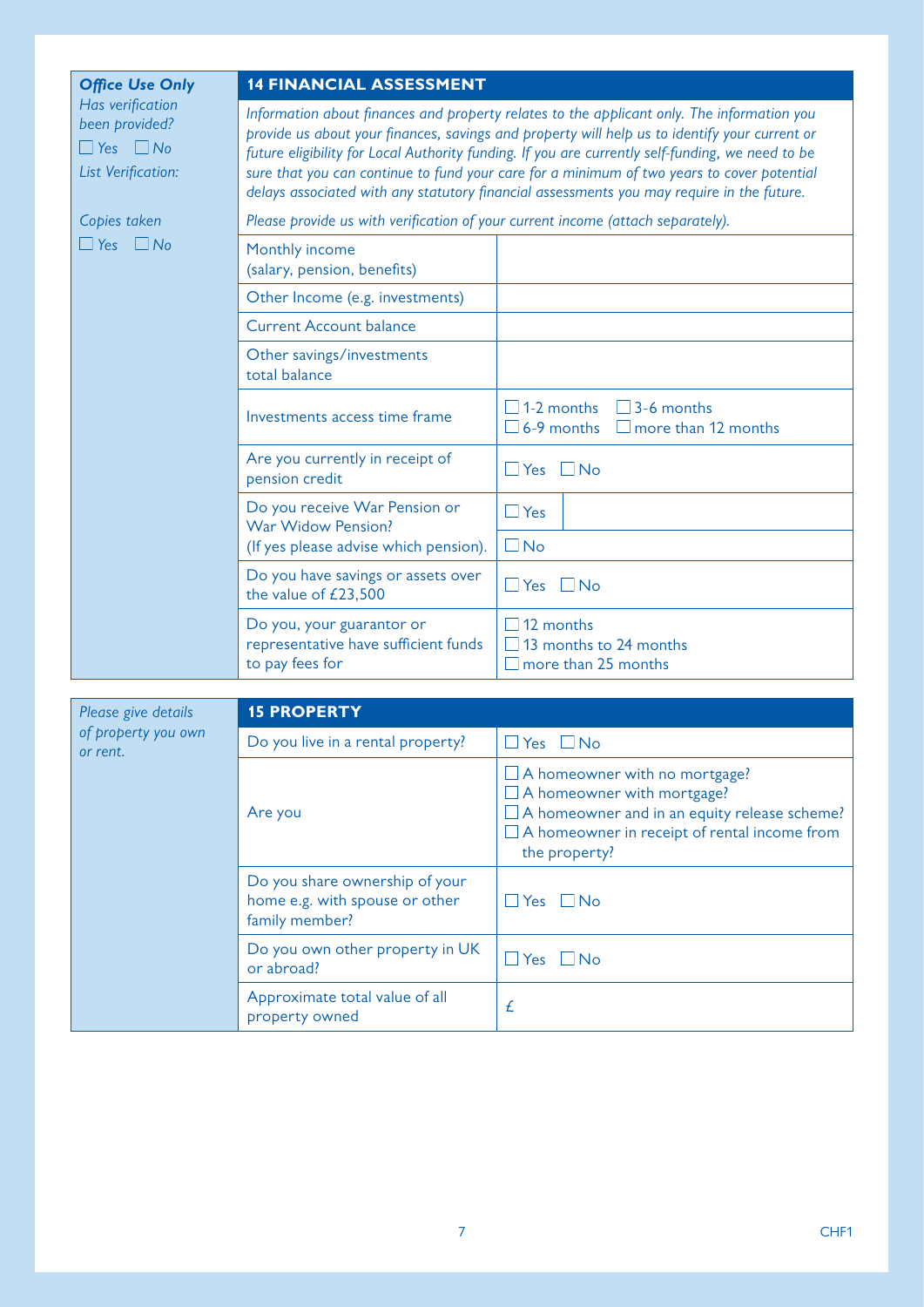|  | <b>16 DATA PROTECTION AND CONSENT</b> |  |
|--|---------------------------------------|--|
|  |                                       |  |

*By signing this form, you confirm that the information provided is correct to the best of your knowledge.*

*This application form contains personal information about you and the people who support you.*

*We take data protection seriously and will only use the information you have provided to manage your application for admission to our care homes or to access day care services. We will never sell your data and will not use it to market to you.*

*We will only share your personal information with those who need to know as part of our application and admission management procedures. This may include:*

*Your GP and other health and social care professionals, or support services involved in meeting your health or care needs.*

*NHS or Local Authorities, who may be funding or providing care or support.*

*Ministry of Defence agencies, to confirm your service history or the service history of the person on whom your eligibility is based*

*Your nominated representatives, if applicable.*

*If you do not want us to use and share your personal information in these ways, you have the right to say no. However, this may mean we are unable to progress your application. For more information about how the Legion uses personal data, visit: [www.britishlegion.org.uk/privacy](http://www.britishlegion.org.uk/privacy)*

*If the care home of your choice does not currently have a vacancy or you are not yet ready to proceed with admission, we will hold your application for a maximum period of six months on our expression of interest register. After this time, you will need to re-apply.*

|  | Please tick the relevant statements to consent<br>to us using and sharing your personal data in<br>order to manage your application<br>NB: If the applicant does not have capacity<br>to consent and you are signing on applicant's<br>behalf, please tick this box and complete<br>personal details below $\square$ |  | You can use my personal information<br>to progress my application for Legion<br>care home services<br>$\exists$ Yes $\Box$ No<br>You can share my personal<br>information to progress my<br>application for Legion care home<br>services<br>$\sqcup$ Yes $\;\;\Box$ No |  |  |
|--|----------------------------------------------------------------------------------------------------------------------------------------------------------------------------------------------------------------------------------------------------------------------------------------------------------------------|--|------------------------------------------------------------------------------------------------------------------------------------------------------------------------------------------------------------------------------------------------------------------------|--|--|
|  |                                                                                                                                                                                                                                                                                                                      |  |                                                                                                                                                                                                                                                                        |  |  |
|  | Applicant name (in block letters)                                                                                                                                                                                                                                                                                    |  |                                                                                                                                                                                                                                                                        |  |  |
|  | Signature (if able)                                                                                                                                                                                                                                                                                                  |  | Date                                                                                                                                                                                                                                                                   |  |  |
|  | Representative name (in block letters)<br>Relationship to applicant                                                                                                                                                                                                                                                  |  |                                                                                                                                                                                                                                                                        |  |  |
|  |                                                                                                                                                                                                                                                                                                                      |  |                                                                                                                                                                                                                                                                        |  |  |
|  | Signature                                                                                                                                                                                                                                                                                                            |  | Date                                                                                                                                                                                                                                                                   |  |  |
|  | Legion caseworker name (in block letters)                                                                                                                                                                                                                                                                            |  |                                                                                                                                                                                                                                                                        |  |  |
|  | Signature                                                                                                                                                                                                                                                                                                            |  | Date                                                                                                                                                                                                                                                                   |  |  |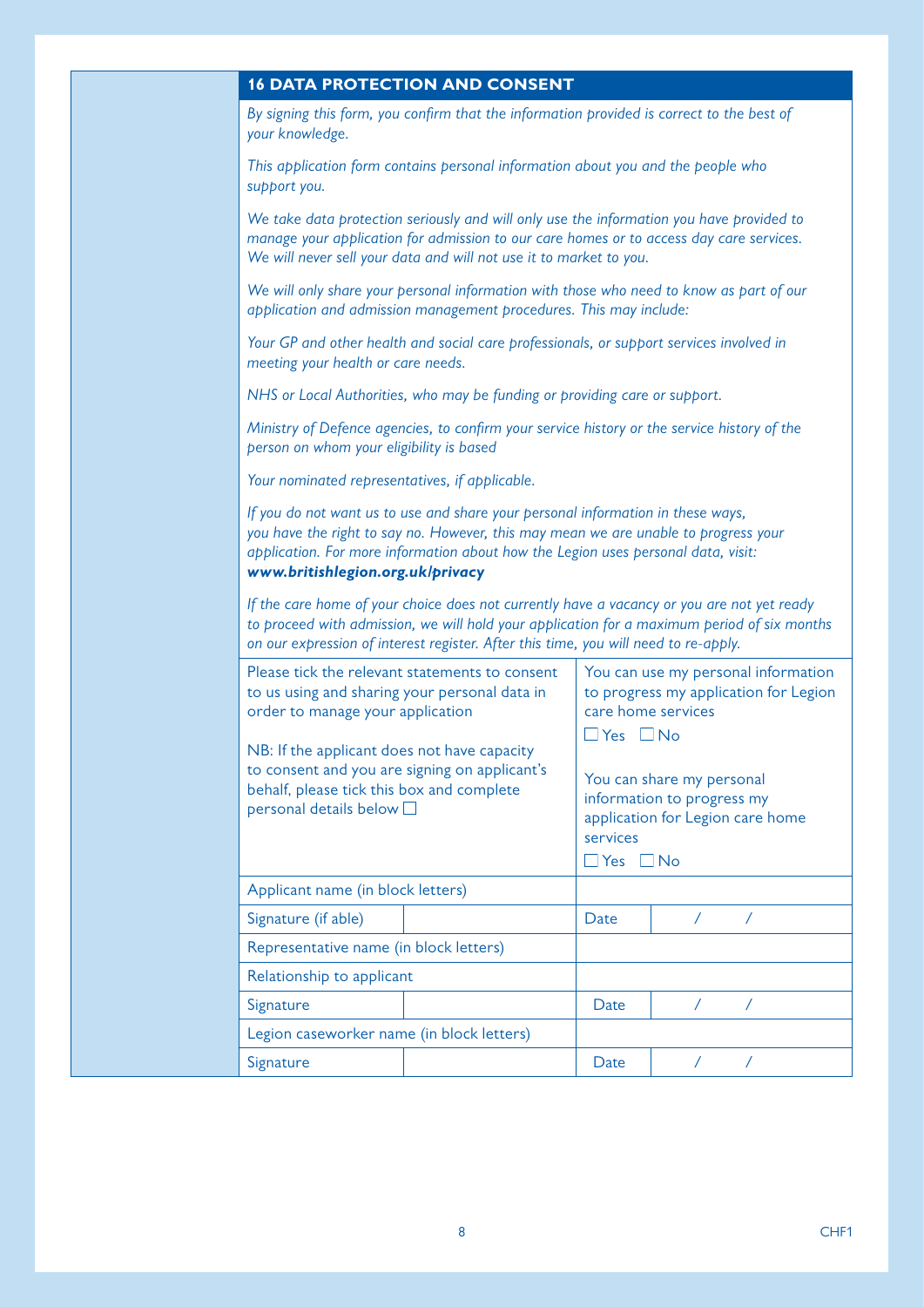| Please update                                  | <b>FOR OFFICE USE ONLY</b>                                                                                   |                          |                                                                                                                                  |                                          |
|------------------------------------------------|--------------------------------------------------------------------------------------------------------------|--------------------------|----------------------------------------------------------------------------------------------------------------------------------|------------------------------------------|
| with details to<br>remain current.             | Date application received                                                                                    |                          | $\sqrt{2}$<br>$\sqrt{2}$                                                                                                         |                                          |
| If not<br>applicable,<br>please state<br>'N/A' | Source of referral                                                                                           |                          | $\Box$ Self-referral<br>$\Box$ Relative<br>□ Caseworker<br>$\Box$ Other (please specify):                                        |                                          |
|                                                | Application                                                                                                  |                          | $\Box$ Accepted<br>$\Box$ Not accepted                                                                                           |                                          |
|                                                | State why application not accepted                                                                           |                          |                                                                                                                                  |                                          |
|                                                | Type of admission                                                                                            |                          | $\Box$ Urgent                                                                                                                    | Non-urgent                               |
|                                                | Expression of Interest list review date (to be<br>completed within 6 months of application date)<br>Category |                          | Date due                                                                                                                         | $\sqrt{2}$<br>$\sqrt{2}$                 |
|                                                |                                                                                                              |                          | Date completed                                                                                                                   | $\sqrt{2}$<br>$\sqrt{2}$                 |
|                                                |                                                                                                              |                          | $\Box$ Nursing<br>$\Box$ Residential / Personal care<br>$\Box$ Dementia<br>Personal Care<br>Dementia Nursing Care (Galanos Only) |                                          |
|                                                | Weekly fee                                                                                                   |                          | £                                                                                                                                |                                          |
|                                                | Source of funding                                                                                            |                          | $\Box$ Self-funding<br>$\Box$ CCG                                                                                                | $\Box$ Local Authority<br>$\Box$ NHS CHC |
|                                                | LA contribution                                                                                              | £                        | FNC contribution                                                                                                                 | £                                        |
|                                                | Date confirmed                                                                                               | $\sqrt{2}$<br>$\sqrt{2}$ | Date confirmed                                                                                                                   | $\prime$                                 |
|                                                | <b>Resident contribution</b>                                                                                 | £                        | Top up amount                                                                                                                    | £                                        |
|                                                | Date confirmed                                                                                               | T<br>$\sqrt{2}$          | Top up source                                                                                                                    |                                          |
|                                                | Date of pre-admission<br>assessment                                                                          | $\sqrt{2}$<br>$\sqrt{2}$ | Date confirmation<br>admission letter sent                                                                                       | $\prime$<br>$\sqrt{2}$                   |
|                                                | Date terms and<br>conditions sent                                                                            | $\sqrt{2}$<br>$\sqrt{2}$ | Date terms and<br>conditions returned                                                                                            | $\sqrt{2}$<br>$\prime$                   |
|                                                | Date commissioner<br>contract received                                                                       | $\sqrt{2}$<br>$\sqrt{2}$ | <b>CMS</b> checked                                                                                                               | $\Box$ Yes $\Box$ No<br>ID No:           |
|                                                | Date of admission                                                                                            | $\sqrt{2}$<br>$\sqrt{2}$ | Room no                                                                                                                          |                                          |